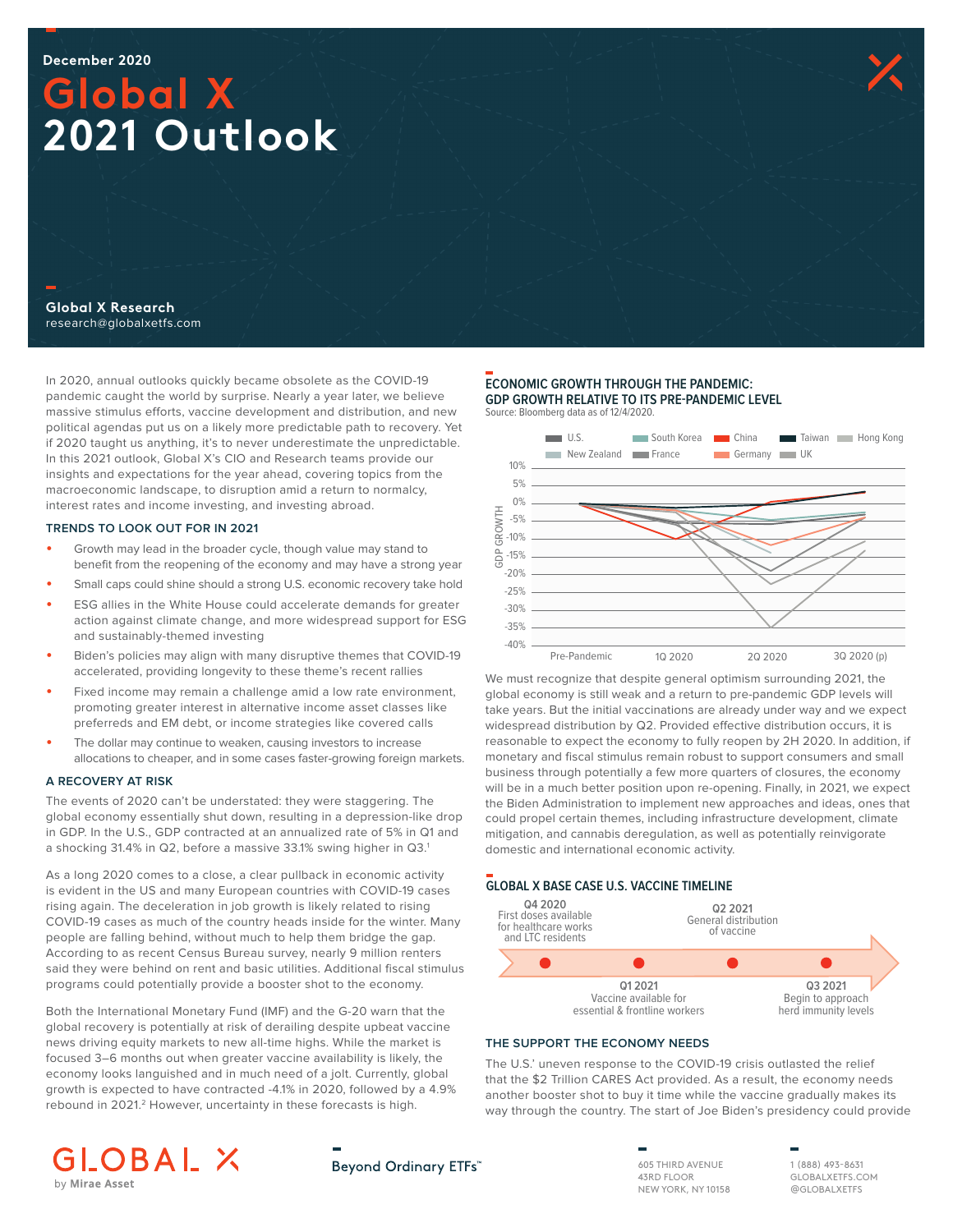

a fresh voice to stimulus negotiations and federally-funded programs that pump up the demand side of the economy and promote structural change. But aside from a slimmed down stimulus package, we don't expect much more from what will likely be a split government in 2021, pending the results of the Senate run-off election in Georgia.

Undershooting fiscal stimulus is a key risk. For the U.S. to recover, more needs to be done to protect the lifeblood of the economy: the individual consumer and the small business.

#### **The Consumer**

As a consumption-driven economy, the U.S. depends on the mass consumer to sustain economic growth. But middle- to low-income consumers remain particularly vulnerable to COVID-19, both physically and financially. Reinstating federal unemployment insurance and some form of rental assistance is critical for this group to make it through to mass distribution of the vaccine and a wide economic reopening.

CARES Act checks helped in the short term, but wages for the middle class have been stagnant for decades. Pre-pandemic, real average wages had about the same purchasing power they did 40 years ago, and any wage gains skewed toward the highest-paid workers. People can only hold out for so long, and many people are burning through what savings they did have. And most American don't own stocks, meaning the wealth inequality gap widened significantly this year as markets rallied. Fed data from 2016 show that only about 14% of families are directly invested in the markets. Roughly 52% have some market participation, but mostly through 401(k) plans.3

A lingering question for the economy is how consumers who can spend will spend when fully reopened. Typical spending on restaurants, vacations, and live entertainment haven't been options for many people this year. This type of spending doesn't accumulate as pent-up demand, though. We don't expect many consumers to double-up on eating out, leisure travels, or concerts in 2021. An initial surge when the economy gets fully turned on is likely, but consumer fundamentals continue to deteriorate.

#### **The Small Business**

Adaptation was key in 2020. For companies to survive, they needed to change their business models on the fly. Becoming digital-first, through online ordering and payments was a wise and necessary move that helped many businesses thrive. But for most small businesses, particularly those in the service industry, pivoting wasn't an easy option. These businesses need help, and many haven't received enough, creating fundamental weakness throughout the economy.

Small businesses drive the U.S. economy, as they employ about 47.3% of all private employees.<sup>4</sup> The CARES Act initially provided \$350 billion for its Paycheck Protection Program (PPP), all funds of which were claimed by April. Congress subsequently added another \$310 billion to the program. June's PPP Flexibility Act also gave businesses more options on how they could allocate loans. But as the pandemic re-intensifies and with new regional lockdowns in effect during the all-important holiday season, small businesses are closing and filing for bankruptcy at an increased pace as large portions of the economy remained closed and stimulus programs expire.<sup>5</sup>

#### **A FED-SUPPORTED MARKET**

At the start of the pandemic, the government's plan essentially involved spending the U.S. out of this crisis. And in some ways it worked—for a little while anyway. The CARES Act kept consumers afloat and the Fed

backstopped risk assets with whatever-it-takes support. Importantly, the Fed supported corporate debt, which reduced default risks and restored normal market functions following the deterioration in financial conditions resulting from the lockdowns. The Fed also cut benchmark interest rates to near zero, reducing borrowing costs for business. We expect the Fed to remain supportive for some time, with current Federal Open Market Committee (FOMC) projections showing rates remaining at this level through at least 2023.

For markets, the old adage rang true: Don't bet against the Fed. With their wheels greased, markets skyrocketed to new highs in 2020 and investors saw their wealth increase significantly. The latest flow of funds data from the Fed suggests that the household sector increased wealth by \$3.8tn between Q2 and Q3.<sup>6</sup> The massive stimulus package shifted control of risk assets from the public domain to individuals. Low interest rates and inflation encouraged investors to purchase risk assets because— they weren't so risky.

#### **U.S. EQUITIES IN 2021**

Adequate vaccine distribution and stimulus could lead to a robust recovery in the second half of 2021, drive corporate profits closer to 2019 levels, and generate strong equity returns. Value and small cap stocks have a good chance to outperform in the short term should a comprehensive reopening commence, particularly in the early stages. Some of the most loved sectors of the economy including Information Technology and Consumer Discretionary may take a breather with Value stocks supported by positive vaccine news, but their secular trends will continue. Micro shifts in leadership from Growth to Value since September are evident. However, a more robust shift requires bringing the virus under control and a booster shot in the form of additional fiscal stimulus.

The big question in the short term is what a Biden presidency can accomplish if the Republicans keep the Senate. However, we expect Biden to make full use of the executive powers at his disposal, which could become stimulus-like and be supportive of equities. We expect his administration's policies to align with many of the disruptive themes that COVID-19 brought to light (discussed more in Investing in Disruption).

We're also watching the value proposition of having ESG allies in the White House as society increasingly demands action on climate change and scrutinizes corporate value systems. In 2020, ESG strategies often generated significant alpha and continued to entrench in investor decision-making. In many ways, a global health crisis is a perfect advertisement for ESG's merits. COVID-19 exposed systemic risks in the broader economy that ESG highlights; risks such as convoluted supply chains that delay personal protective equipment deliveries and how corporations tend to their employees' health and wellness. COVID-19 brought the social component to corporate board room like never before.

#### **THEMATIC INVESTING: DISRUPTION TO CONTINUE INTO 2021**

The COVID-19 pandemic acted as an accelerant for a number of paradigm-shifting structural trends which were still in their early innings entering 2020. Years of disruption took place in weeks and months as consumers, businesses, organizations, and governments rapidly adapted to a socially distanced world where large swaths of the global population faced stay-at-home orders. Areas like cloud computing, e-commerce, and video games and esports benefitted greatly, providing digital mediums for remote work, consumption, and leisure.



**Beyond Ordinary ETFs®** 

605 THIRD AVENUE 43RD FLOOR NEW YORK, NY 10158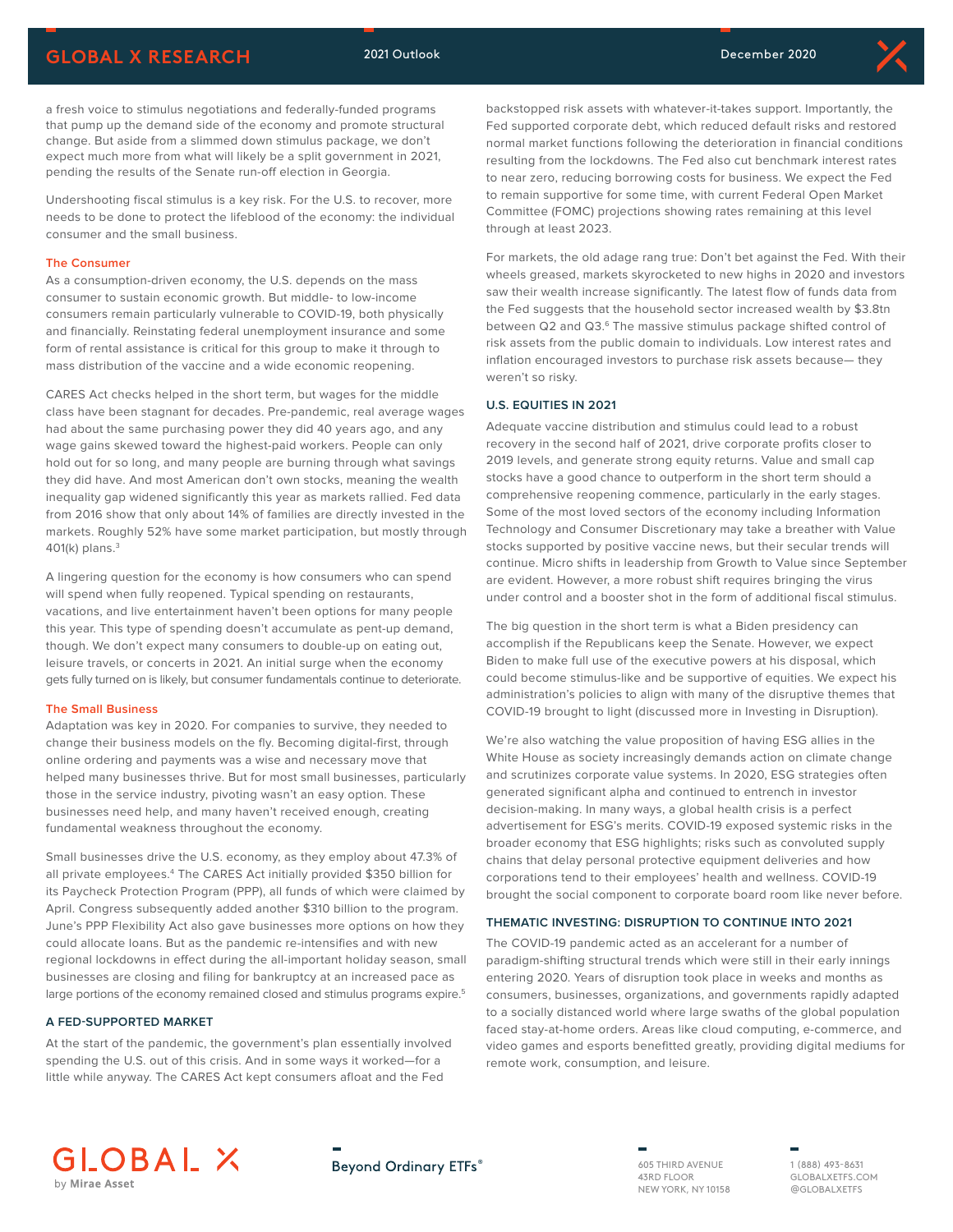



Though the pandemic rages on, there is a light at the end of tunnel that we expect to reach in 2021. Encouraging vaccine trials and emergency authorizations mean that millions could soon be inoculated against the dangerous virus. If successful, such progress should facilitate a transition from the Re-Opening Economy to the New Normal Economy. The New Normal Economy is not a return to 2019. Instead, it describes a post-pandemic world featuring many of the structural changes that solidified in 2020 – more flexible work arrangements, widespread e-commerce, and digitalization across numerous sectors – despite inperson activities recommencing.



2021 will also be a year marked by political change, especially in the U.S. where the incoming Biden Administration's plans for infrastructure spending, climate change mitigation, and cannabis deregulation could meaningfully impact a number of themes' trajectories. Below, we identify several key investment themes for 2021 and delve into how they might fare in the year to come.

#### **Cloud Computing**

Cloud computing underpins 2020's successful work-from-home experiment. Through the cloud, at-home employees could virtually access their regular suite of applications and files and collaborate with their colleagues over video and text chat. We expect enterprises to continue relying on cloud-based Software-as-a-Service (SaaS) as virus fears keep employees out of the office for the first half of the year and many organizations embrace remote work as part of the longer-term New Normal. Already, many large organizations like Facebook and Square announced permanent or hybrid work-from-home policies. And while new customer growth may decelerate from 2020 levels, we expect upselling and re-pricing opportunities to contribute to solid top-line growth rates for cloud companies.

#### **Robotics, Artificial Intelligence, and the Internet of Things**

Robotics, Artificial Intelligence (AI), and the Internet of Things (IoT) were also critical themes for business continuity across a variety of sectors. In industrial settings, we expect the adoption of these technologies to continue at a strong pace in 2021 as decisionmakers seek to mitigate supply chain risks through reshoring and to improve safety and efficiency through automation. These technologies also saw significant adoption in health care in 2020, enabling disease surveillance and contact tracing, labor-free hospital disinfecting, and contactless patient care and monitoring. Projections for 2021 service robot sales reflect high

expectations for the continued adoption of robotics in non-industrial capacities like hospitals, hotels, and food-service. Looking at subsegments, the International Federation of Robotics expects cleaning robot sales to reach 28,000 in 2021, up 47% year-over-year (YoY) and medical robot sales to reach 16,000, up 33% YoY.<sup>7</sup>

#### **Video Games & Esports**

Technology-based disruption also occurred at the consumer level in 2020 as many individuals spent their newfound at-home leisure time in the expansive virtual worlds offered by video games and esports. New video game consoles from Sony and Xbox and more robust cloud gaming offerings on Google Stadia and Amazon Luna should offer tailwinds to this theme in 2021. Additionally, we expect esports and streaming viewers and the convergence of social media and gaming to continue growing the share of entertainment dollars spent on gaming, which reached approximately 11% in 2020.<sup>8</sup>

#### **E-commerce**

2020 also saw a major shift in retail consumption from brick-and-mortar to e-commerce. Through Q3 2020, e-commerce retail sales were up 36.7% YoY in the U.S., while overall retail was up 7.0%.<sup>9</sup> Additionally, previously untapped e-commerce areas like food and beverage experienced notable penetration and growth. The U.S. grocery segment, for example, is on track to achieve 53% YoY growth, reaching 131 million consumers and making it 2020's fastest growing e-commerce segment.<sup>10</sup> We expect e-commerce to continue growing in 2021, driven by the sticky behaviors established in 2020. Many consumers are now e-commerce-first shoppers, habitually turning to the internet, rather than physical stores, to make discretionary and recurring purchases. Additionally, we anticipate that underpenetrated segments like autos will see a sales shift to e-commerce as technologies like augmented and virtual reality help bridge the gap between physical and virtual shopping experiences.

#### **FinTech**

Entering 2020, FinTech and e-commerce faced many of the same headwinds. Both offered compelling tech-driven solutions to inefficiencies but needed to overcome engrained consumer behaviors to grow further. And similar to e-commerce, FinTech adoption accelerated as consumers grappled with the pandemic reality. Digital payment systems experienced greater use as integration with online retail platforms and a surge in e-commerce sales drove heightened transaction volumes. Contactless payment volumes also accelerated amid social distancing and virus mitigation efforts. In our view, these technologies underpin many of the new consumer behaviors embraced during the pandemic that are unlikely to go away anytime soon. Additionally, many vendors spent the pandemic months building out costly digital and contactless payment infrastructure. We expect these systems to remain in-place moving forward, facilitating a shift away from physical cash and credit card transactions, which still dominate in the U.S. As in-person activities like dining-in and live events eventually return, contactless payments could ultimately become the de-facto consumer payment solution due to the progress made in 2020.

#### **U.S. Infrastructure Development**

We also expect to see progress on U.S. infrastructure legislation in 2021, driven by the need for economic stimulus and President-elect Joe Biden's explicit intention of investing \$2 trillion in infrastructure and CleanTech. Combined, these factors lend themselves well to including infrastructure investment in any COVID-19-related stimulus plans. While a split government could present road blocks, investment will likely be directed to building or retrofitting physical infrastructure like roads, bridges, and housing; scaling cleantech for decarbonization efforts, including





605 THIRD AVENUE 43RD FLOOR NEW YORK, NY 10158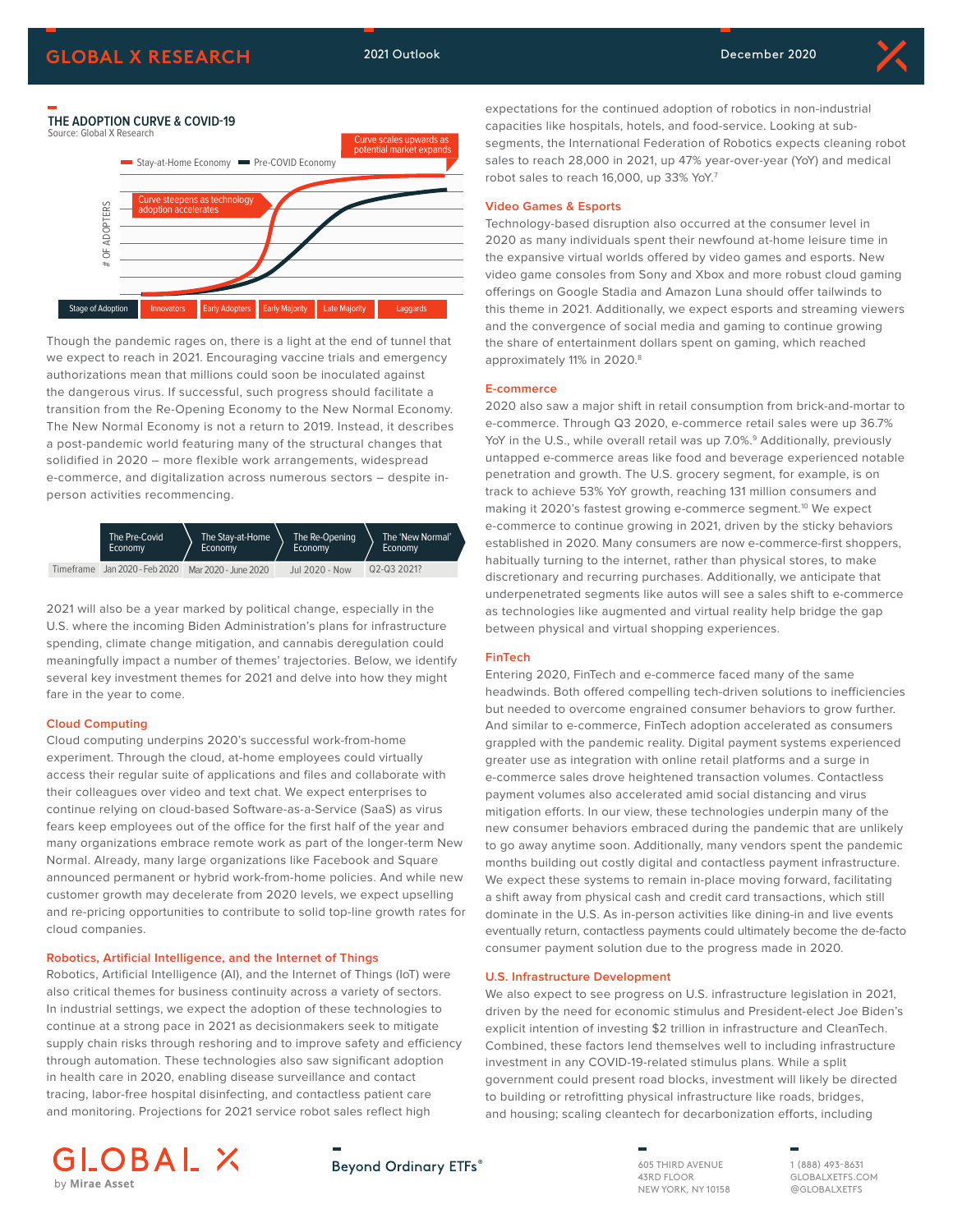

renewables, electrification and energy efficiency technology including batteries and electric vehicles, and carbon capture, use, and storage; and modernizing digital infrastructure related to broadband, 5G, data storage, and smart cities.

#### **CleanTech**

2020 is on the verge of becoming one of the hottest years on record. Some projections show that the global average temperature in 2020 is 0.75°C higher than in 1980, and under current policies the world could warm 4.1°C above pre-industrial levels by 2100.<sup>11</sup> This comes on the back of recent decarbonization commitments from China, Japan, Korea, Canada and the EU to reduce emissions, and before a climate-conscious Biden Administration takes over in the U.S. President-elect Biden has explicitly mentioned plans to decarbonize the U.S. power sector by 2035 and achieve net-zero emissions by 2050.<sup>12</sup> 75% of warming comes from emissions, and humans are responsible for half of such emissions since the industrial revolution. CleanTech is a collection of technologies that can mitigate emissions. For example, a shift to renewable power could contribute to 52% of emissions reduction, energy efficiency tech could contribute 27%, and electrification could contribute 21%.

#### **Cannabis**

For most of 2020, medicinal cannabis was legal at the state-level in 34 states, with recreational, or adult-use, cannabis being legal in 11 of them. This Fall, the plant's legal status appeared on 5 state election ballots, with voters approving measures in each case. Arizona, New Jersey, and Montana voted to legalize cannabis for recreational use; South Dakota approved it for both recreational and medical use; and Mississippi became the first southern state to legalize it for medical use. This is significant, as cannabis, which was once widely forbidden on both the state and federal levels, is now legal for more than 2/3 of Americans. Though it is still illegal on a federal level, progress at the state level could pave a path towards federal legalization. President-elect Biden has indicated support for decriminalization, and though the need for congressional approval could make this difficult, anticipated economic benefits of legalization, including greater tax revenues, could make this a bipartisan issue in a post-COVID environment. Regardless, Presidential influence on the FDA, DEA, and the Department of Justice will likely lessen pressures and act as a tailwind for the sector. Additionally, we expect Canada's burgeoning cannabis industry to continuing its growth as COVID-19 pressures subside.

2020 did not go as planned. In less than a year, we experienced disruption typical of several years. Yet, this trying time proved to be a proving ground for myriad emerging themes, many of which are now fully engrained in our day-to-day. 2021 will hopefully be a year marked with more certainty, but regardless, we expect the Stay-at-Home Economy to have a lasting impact on the advancement of several disruptive themes.

#### **INTEREST RATES & INCOME IN 2021: INCOME NEEDS EXACERBATED**

While the pandemic became an economic crisis due to stifling lockdown measures, central banks successfully fended off the treat of it becoming a financial crisis. The Fed and other major central banks implemented historic levels of monetary stimulus, slashing policy rates and infusing liquidity into financial markets via asset purchases. Specifically, the Fed added over \$6 trillion to its balance sheet, buying a range of fixed income securities, including treasuries, mortgage-backed securities (MBS), corporate bonds, and even fixed income exchanged-traded funds (ETFs). As a result of these extraordinary monetary policies, asset prices around the world rallied and yields fell considerably across the yield curve.

## **US YIELD CURVE**

Source: Yield and inflation data from Bloomberg. X-axis represents the maturities of US government debt issuances. M=month, Y=year.



But for investors in 2021 these actions present several challenges. In the near term, income-seeking investors, such as retirees, have less income to work with. Most major income asset classes are yielding well below their longer-term averages. For investors to achieve a specific yield target, such as 4%, these lower yields often mean stretching risk tolerance into higher credit risk or longer duration areas of the market. In the medium to long term, concerns over rising interest rates and rising taxes weigh on investors' minds.

Eventually, the Fed could raise rates if inflation begins to regularly exceed its 2% target, which would present a headwind for most income-oriented asset classes. Meanwhile, speculation of potentially higher taxes to fund the massive local, state, and federal deficits created by the pandemic could also affect a wide range of yield-focused securities.





Given the challenges and uncertainty facing income investors, we identify four area that could play important roles in investor's portfolios in 2021: Covered Calls, Preferreds, Emerging Market Bonds, and MLPs.

#### **Covered Calls**

While volatility skyrocketed in early 2020, topping 80% across the Nasdaq 100, S&P 500, and Russell 2000, it ultimately tapered with the Cboe Volatility Index (VIX) settling to the low 20s by mid-December and averaging around 26% in Q4.<sup>13</sup> But even as markets seemed relatively calm by year-end, this implied measure of volatility still stood much higher than 2019 figures. For comparison, the VIX averaged about 15% in 2019 and never hit 26% at the close.<sup>14</sup>

Elevated levels of volatility can often be perceived as higher risk, and therefore a negative for equities. But volatility can also be harnessed into an asset. Options premiums are priced based on expected volatility, with higher levels making options more expensive to buy and more rewarding



605 THIRD AVENUE 43RD FLOOR NEW YORK, NY 10158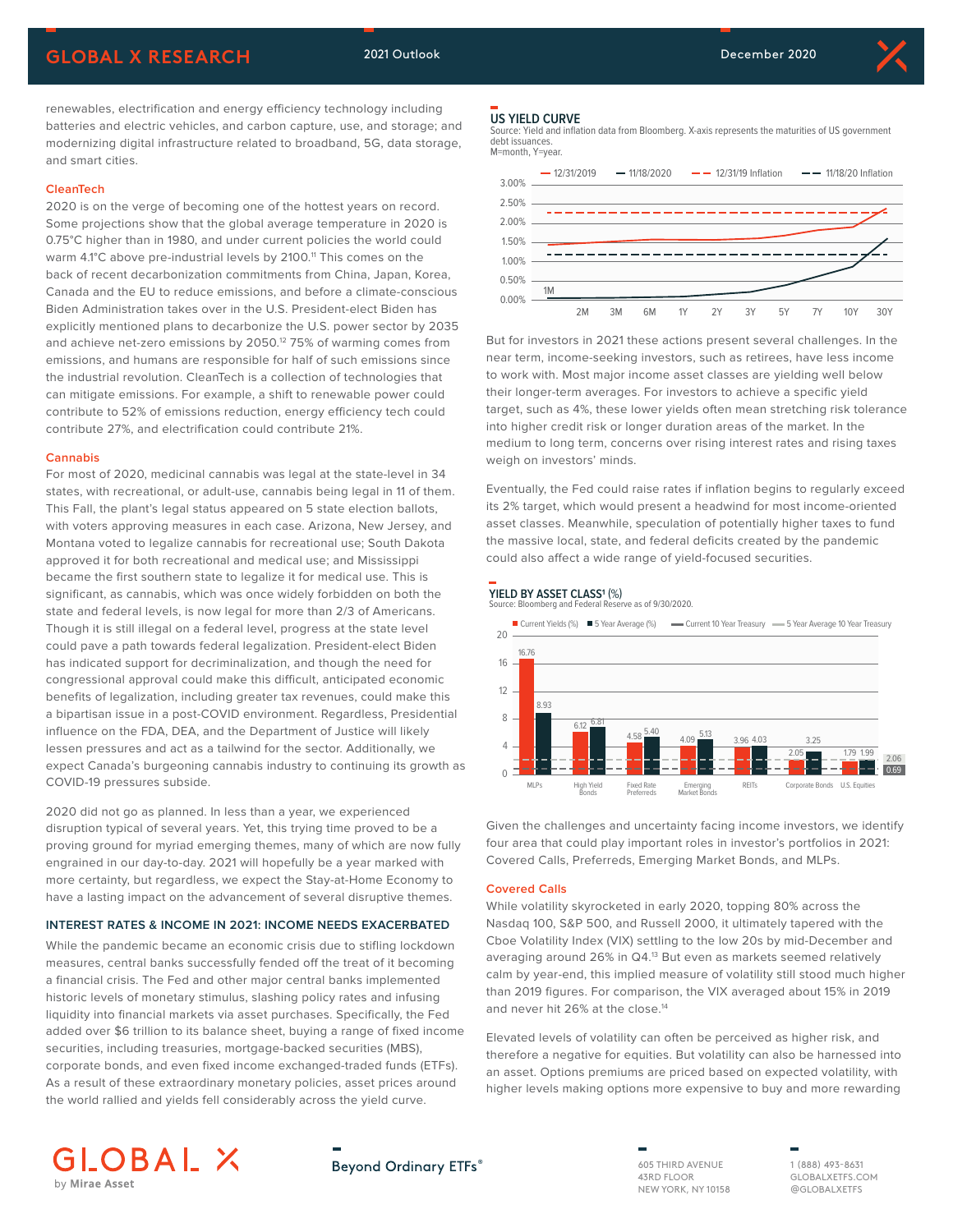Following essentially a decade-long bull run, US equity indexes are at or near all-time highs and touching valuations not seen since 1999. At the same time, continued economic weakness in the US, a ballooning federal deficit, and rock bottom interest rates for the foreseeable future, have many investors forecasting the US Dollar to continue weakening beyond its 10% fall in 2020. For many investors, these factors are pointing to renewed interest in foreign equity markets which feature pockets of lower valuations, strong economic growth, and appreciating currencies.

**HISTORICAL INTERNATIONAL VALUATIONS - PRICE TO EARNINGS RATIO** (P/E)

10 0

34.16 28.99

to sell. Covered call strategies, where an investor buys stocks on an index and sells a call on that index, can therefore generate higher option premiums during periods of higher volatility. With a new administration in the White House, vaccine distribution challenges, and lofty equity valuations, we believe higher average volatility could continue well into 2021 and support allocations to covered call strategies.

#### **Preferreds**

Preferreds are junior on a company's capital structure to traditional debt instruments. This means that, all else equal, if a company were to issue both senior bonds and preferred shares, the preferred shares would have higher credit risk and higher coupon payments. Preferred yield can look even more attractive on an after-tax basis. While bond and REIT income are taxed as ordinary income, preferred yield is often treated as qualified dividend income (QDI). This difference is potentially material, as ordinary income can be taxed at the highest marginal rate of 37%, while qualified dividends are taxed at a maximum of 23.8%. This difference could loom large as local, state, and federal government policy makers consider revising tax codes to reduce deficits in wake of the pandemic.

Preferred issuers are often investment grade banks, with 61% of the preferred market composed of financials issuers.15 Given their concentration in financials, the same factors that affect bank health, like default rates and balance sheet strength, frequently drive preferreds. Following the global financial crisis, regulators established new controls to mitigate the risk of major bankruptcies, such as increasing capital requirements. Additional precautions were instituted for the COVID crisis, with the Fed restricting banks from conducting share buybacks or increasing dividend payments. The European Central Bank even suggested banks stop paying common dividends altogether. But preferred coupons were exempt from these regulations and the credit-riskiness of banks appears on solid footing, as capital levels remain high.

#### **EM Bonds**

As the Fed signaled its lower for longer rate policy and odds of additional fiscal stimulus increased, the dollar weakened substantially. From June 30th to December 14th, the dollar fell by nearly 7%.<sup>16</sup> A weak dollar tends to benefit USD-denominated debt issuers and commodity exporters. Emerging market (EM) bonds tend to sit at the intersection of both. Many EMs depend on high commodity prices to fund government activities. In addition, the high prevalence of USD-denominated EM debt means a weaker dollar helps EM governments and corporates afford their coupon payments.

The dollar could continue to weaken after a nearly uninterrupted decade-long rise following the financial crisis. Growing government debt, a commitment to low interest rates, and a global economic recovery could continue to weigh on the dollar, providing further support for EM debt.

#### **MLPs**

Midstream Master Limited Partnerships (MLPS are another option in 2021 for investors looking for yield. The asset class has been hampered by weak global economic activity, with low demand resulting in major supply cuts. MLPs are compensated for transporting and storing oil and gas produced in North America, and therefore benefit from greater levels of energy production. As the COVID-19 pandemic abates, a global economic recovery is expected to lift oil demand, and U.S. producers could respond by reactivating shuttered wells.

In the meantime, MLPs are one of the highest-yielding asset classes and are trading near historical valuation lows. If the cyclical rotation to small cap and value stocks continues and oil prices remain stable to positive, MLPs could be primed for a substantial recovery to accompany their high income.



**INTERNATIONAL OPPORTUNITIES**

Source: Bloomberg as of Dec 18, 2020. S&P 500 Index (SPX)

> MSCI All World ex-US Index (MXWDU)  $\blacksquare$  MSCI Emerging Markets Index (MXEF)

setting their economies on faster paths to recovery that are likely continue into 2021. But as vaccine distribution accelerates in the first half of the new year, these pandemic-driven divergences may narrow, and new factors will come into play. China's global leadership, new policies in international trade, rebounding commodity prices, and an acceleration of internet- and consumer-driven retail segments are all likely to factor into country and regional growth in 2021.

Despite the pandemic's global reach, different approaches to containing the spread of the virus resulted in substantial economic divergence across countries and regions. Certain countries like China, and neighboring countries in Asia, were able to contain the virus quickly,

'96 '97 '98 '99 '00 '01 '02 '03 '04 '05 '06 '07 '08 '09 '10 '11 '12 '13 '14 '15 '16 '17 '18 '18 '20

### **WORLD ECONOMIC OUTLOOK OCTOBER 2020 GROWTH PROJECTIONS**



#### **Asia Shines**

**Bevond Ordinary ETFs®** 

**China Leading Asia Bulls:** As the only major economy to boast an economic expansion in 2020, we expect China to lead robust growth in Asia in 2021. China swiftly and aggressively contained the COVID-19 pandemic, allowing the country to re-open much faster than the western world. As such, the Chinese economy not only recovered, but also returned to growth versus 2019's pre-pandemic figures in key segments like industrial production and retail sales by August. With factories open, wages returned, and consumer confidence rebounded. During the peak of the pandemic, spending on stay-at-home discretionary goods and services, such as education and technology, ticked up. But later in the

> 605 THIRD AVENUE 43RD FLOOR NEW YORK, NY 10158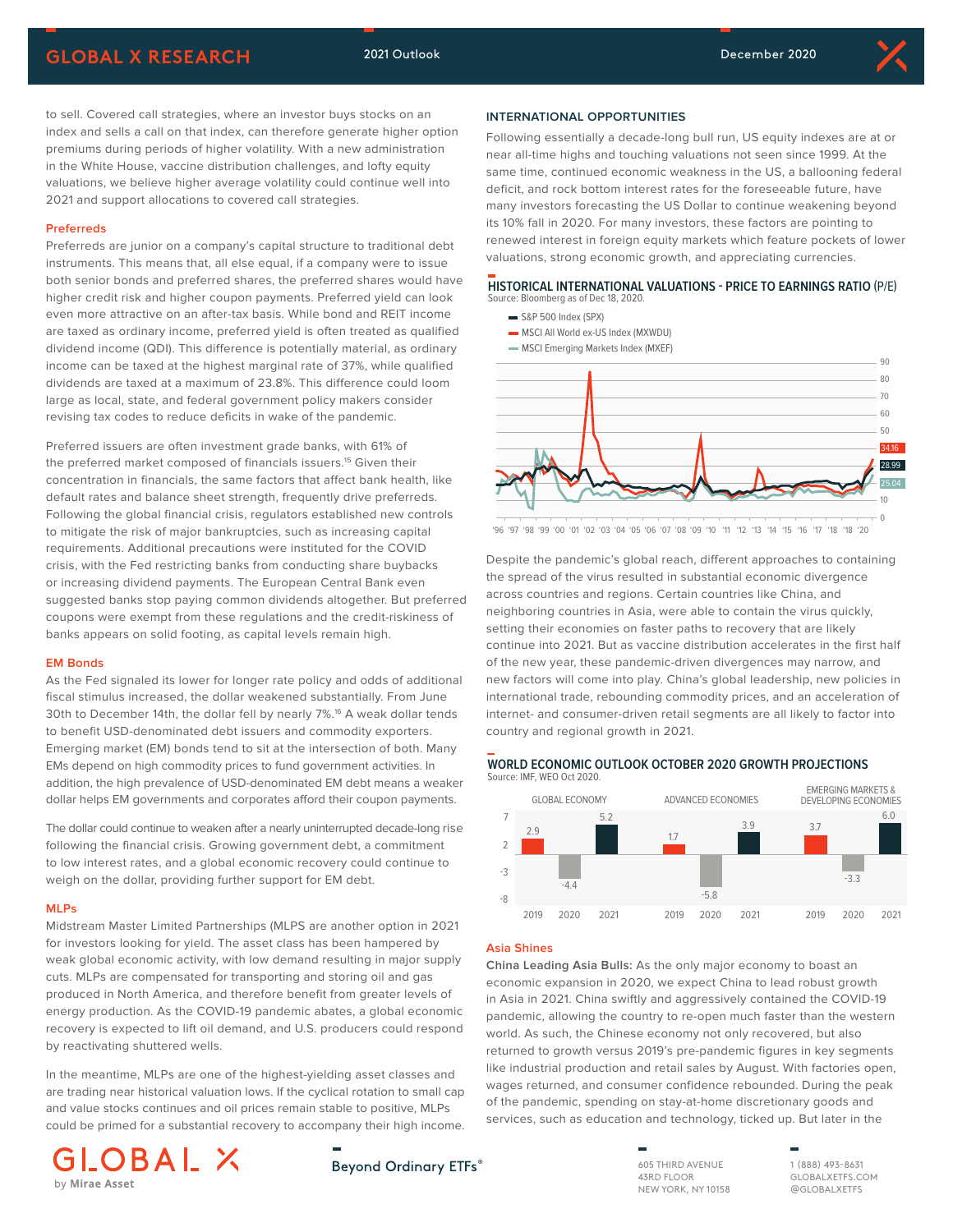# **GLOBAL X RESEARCH** 2021 Outlook 2021 Outlook December 2020

year, as confidence continued to grow and consumers became more fixated on on-screen appearance, spending on jewelry and cosmetics also began to rise. Equity market performance reflects the success of the Chinese economy and is closing the year up approximately 26% versus 13% in the US.<sup>17</sup> More specifically within China, the Information Technology and Health Care sectors were the best performers this year, up approximately 64% and 55% this year, while the Consumer Discretionary and Communication Services sectors also boosted China's performance.<sup>18</sup>

#### **CHINA'S 2020 OUTPERFORMANCE OF GLOBAL EQUITY MARKETS** Source: Bloomberg as of Dec 18, 2020.

MSCI Emerging Markets Index - MSCI World Index - S&P 500 Index - MSCI China Index



While China's domestic containment of the virus has helped its economy recover, struggles to combat the virus outside of the country may drive further growth in early 2021. Many factories have been converted to meet higher global demand for personal protective equipment (PPE), a majority of which global markets import from China. In addition, China provides the world with approximately 80% of active pharmaceutical ingredients, which are likely to be used in certain vaccines and treatments, benefitting the country's burgeoning health care sector.<sup>19</sup>

**Developed Asia Recovery Opportunities:** While China had the strongest recovery globally this year, we expect the sharpest GDP recoveries next year will be in the greater Asia region. Japan and Southeast Asia present compelling valuation and recovery opportunities. Despite recent spikes in infection rates, the virus has been relatively contained in Japan, Korean and Hong Kong. And at current valuations, they represent substantial discounts to US equities. US stocks trade at roughly 21.8 forward price-to-earnings (PE), while Japanese and Hong Kong equities are trading at 17.2 and 17.0 forward PE, respectively.20 Meanwhile, valuations are even cheaper in China at 15.0, in Korea at 12.9, and greater APAC ex-Japan which has a forward PE of 14.9.<sup>21</sup> Despite these low valuations, the Asia region is expected to see 6% growth in 2021.

The region is also poised to benefit from greater regional trade. Just weeks ago, the Regional Comprehensive Economic Partnership (RCEP) was signed by regional powerhouses China, Japan, Korea, and Australia – as well as ASEAN member states Indonesia, Vietnam, Malaysia, Singapore, and Thailand. Collectively, these countries represent a third of global population and economic output. RCEP's regional integration has the potential to generate \$209 billion annually to global incomes and contribute \$500 billion to world trade by 2030.<sup>22</sup> Not only does the agreement have potential to boost global trade by lowering trade barriers across the region, it heralds in more dialogue and greater cooperation between China, Korea, and Japan which will be critical to working towards regional security in the long run.

#### **Europe**

A Continental Recovery: An early recovery from within Europe's core markets help backstop the periphery's prospects but presents an opportunity in and of itself with the broad markets expected to see 4% growth next year. Core and Peripheral European markets alike may benefit from additional fiscal stimulus provided by the EU recovery fund and the ECB in a way unlikely to be rivaled by smaller individual countries outside the region. And despite the fallout expected from its split with the UK over coming year, the Eurozone's restored ties with the US under a friendlier Biden Administration could further boost its growth prospects.

As a core European leader, Germany is beginning to show signs of its own recovery and has been outperforming broader Europe since May, with German equities up +11.14% YTD versus broad Europe which is up +3.31% YTD.<sup>23</sup> German manufacturing and industrial production are growing at record pace, propelled by Germany having the lowest infection and mortality rates on the continent and a general recovery in the global auto industry. As the global economy begins to reopen with vaccine distribution, Germany is likely to see an even greater surge in demand for manufacturing, which makes up roughly a fifth of its GDP.

European peripheral markets including Greece, Portugal, and Spain are also showing early signs of a recovery, with sovereign yields dropping below zero in Portugal and Spain for the first time in history in last few weeks of 2020. As peripheral countries in the Eurozone, all three markets are heavily reliant on the tourism industry which could see a dramatic rebound over the course of the next 18 months with the rollout of vaccines and an initial spike in pent-up travel demand.

#### **Rest of World**

**Commodity Rebound Presents EM Opportunities:** While emerging markets have broadly underperformed developed markets over the last decade, investors may want to reconsider allocations to these markets in 2021 as they climb out of their most recent COVID-induced slumps. In particular, commodity exporters look especially well positioned as oil prices and industrial metals, like copper, are beginning to rebound. As global economic activity picks up, demand for these commodities is likely to surge, creating upwards price pressure until supply is eventually brought back online. In addition, a weakening dollar helps support higher commodity prices as they are often quoted in dollars. EMs including the UAE, Saudi Arabia, Kuwait, and Nigeria are exhibiting some gains already from recovering oil prices in the MENA and Africa regions, while Mexico and Chile in the Latam region could benefit from stabilization in the oil market and a rebound in copper.

Despite the global upheaval and economic distress caused by COVID-19, U.S. markets delivered another a record year, closing out nearly 10 years of global outperformance and leading to valuations nearing those of the late 90s. But as the U.S. economy comes to terms with an expanding deficit, persistently-low interest rates, and a likely weakening dollar in 2021, this could prompt investors to consider shifting into Asian, European, and commodity-driven Emerging Markets to take advantage of lower valuations, stronger forecasted economic growth, and appreciating currencies.

#### **CONCLUSION**

2020 did not go as planned, to say the least. The very foundation of our society and economy was shook as millions around the world lost their lives, loved ones, or livelihoods amid a devastating pandemic. Yet despite this bleak backdrop, several bright spots emerged that gives us



# **Beyond Ordinary ETFs®**

605 THIRD AVENUE 43RD FLOOR NEW YORK, NY 10158